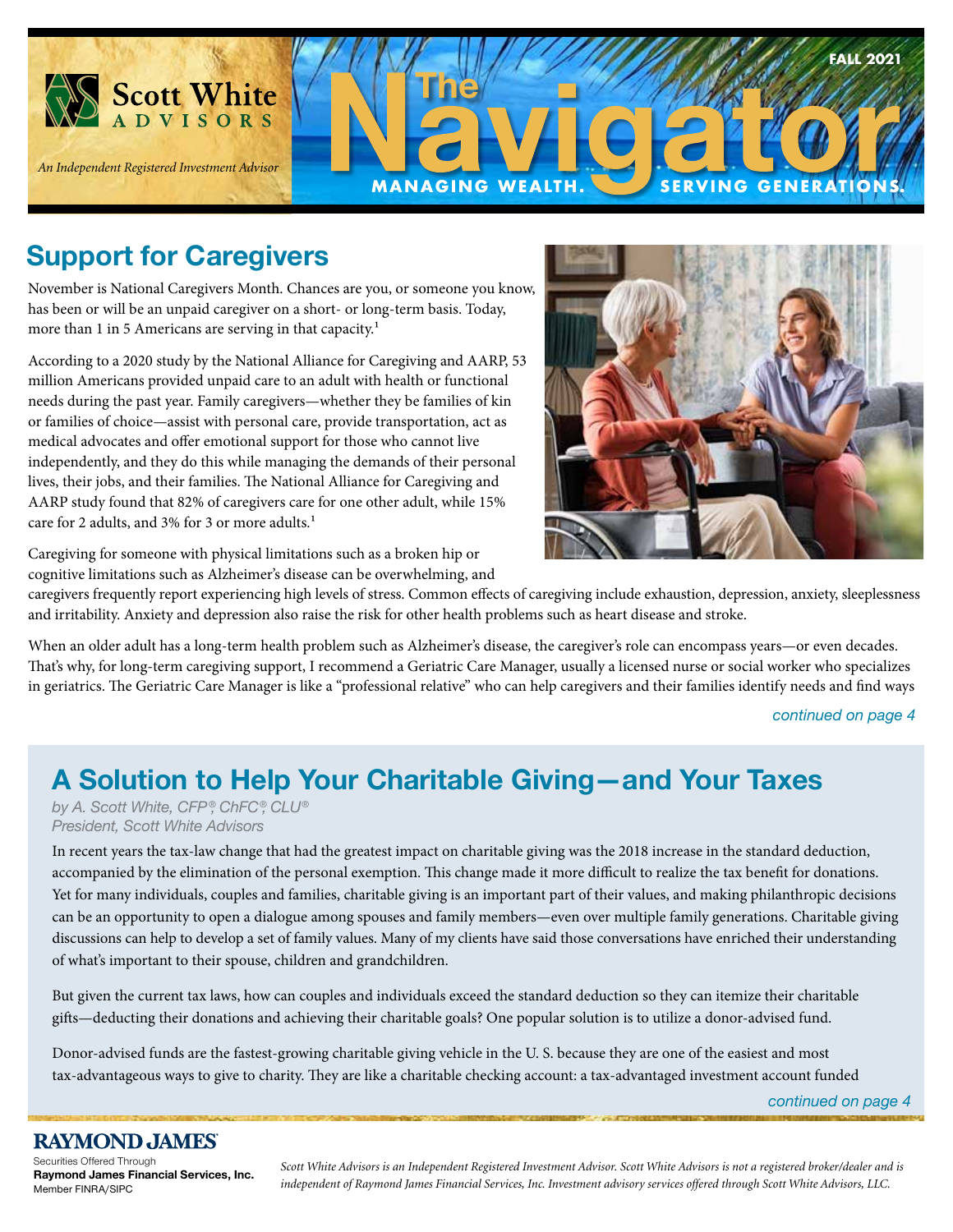

### **Jonathan White Is Married**

Scott and Adriana's son, Jonathan, married Ellen Bossert of Buffalo, New York, on October 1 at the Edison Ford Winter Estate in Fort Myers. After a honeymoon in Grenada, the couple will live in Mason, Ohio, near Cincinnati, where Jonathan is employed as a development specialist and Ellen is a speech pathologist.



*Jonathan and Ellen. All wedding photos by Emma Goll Photography.*



*Scott, Jonathan and Adriana.*



*Jonathan and Ellen kissing Scott's mother, Dean White, of Malvern, Arkansas.*

## **Current Events**

#### **Recent Move**



Scott and Adriana's daughter, Ellie, recently moved to Fayetteville, Arkansas, to finish college at the University of Arkansas, where

Scott received his undergraduate degree and M.B.A. After graduation in 2022, Ellie plans to attend law school.

### **Celebrating Fall Anniversaries!**

Our team members make Scott White Advisors the premiere resource for financial planning in Southwest Florida. This Fall we're celebrating the following staff anniversaries. Congratulations to our exceptional staff:



Gary Geston, *Planning Assistant* 5 years



Dawn Hamm, *Senior Planning Assistant*  4 years



Kelly Jelenchick, *Operations & Office Manager* 2 years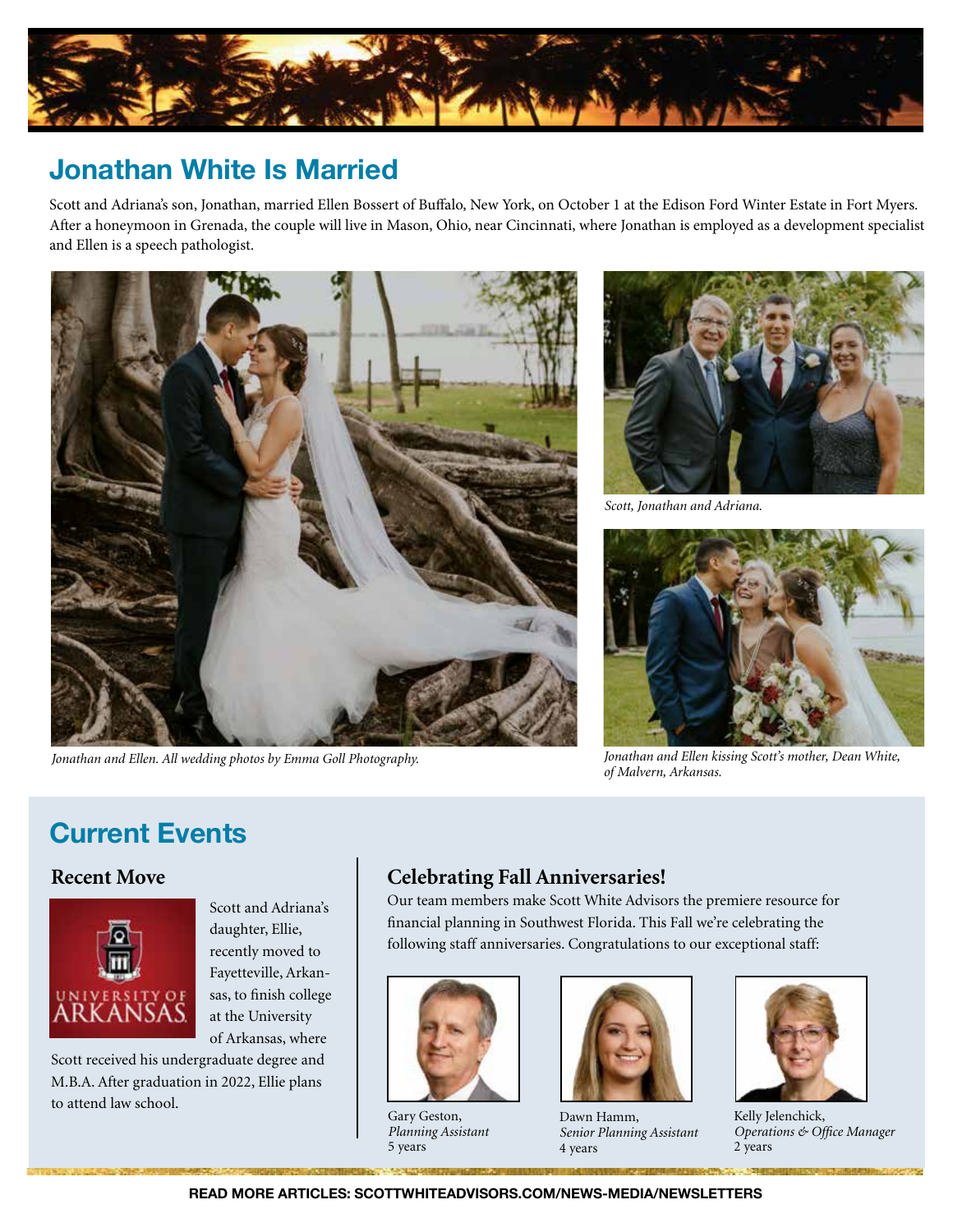# **Let Your Investment Policy Statement— Not Unexpected Turmoil—Be Your Guide**

*by A. Scott White, CFP ®, ChFC®, CLU® President, Scott White Advisors*

In the 21 years since founding my firm, I've had the joys of working with multi-generational families, serving as financial advisor to grandparents, parents and eventually their children. Together with my clients, I've celebrated weddings, births, graduations, and retirements.

But those 21 years have also shown me how life can be unpredictable. How families can be affected by an unexpected illness, disability, or death. How a hurricane or other disaster can destroy a home or property. How an unfortunate accident can change the course of a client's life. And how stock market turmoil can be perceived as a disaster.



**Commentary**

It's been more than 18 months since we first heard the word 'Covid-19.' And while we all hope for a future free of pandemics and other disasters, no one knows for certain what the future holds.

Every time any of my clients faces an unexpected challenge, after addressing the immediate needs for health care, shelter or rehabilitation we turn to one guide: their written Investment Policy Statement (IPS). Corporate boards have utilized Investment Policy Statements for centuries, creating them to guide corporate investments. But these documents are essential for individuals and couples, too.

A comprehensive IPS summarizes an individual's or couple's investment philosophy and reflects their unique situation, creating a framework from which to make decisions. This custom document can protect investors from unplanned and impulsive revisions to a sound investment strategy during a time of turmoil—whether the turmoil is caused by a personal tragedy or the market. The IPS, like life, is also dynamic. It needs to be reviewed and revised periodically with your financial advisor to adjust and reflect any changes related to the portfolio, your personal situation or the capital markets.

When the market is in turmoil, investors can be more likely to make decisions that are inconsistent with prudent investment management principles—and their own best interest. That's why, when a new client joins our firm, we utilize a comprehensive process for developing their IPS that includes assessing financial condition; setting goals; developing a strategy to meet those goals; implementing the strategy; and regularly reviewing the results and adjusting as needed.

I make sure that my clients and I create a plan for the family in the event that the investor dies or becomes incapacitated. Our plan includes appropriate strategies to minimize the erosion of investments through credible tax planning and examines property and causality coverage for gaps and loopholes, or title investment accounts to minimize creditors' and scammers' access to the family fortune. Our plan will also maximize Social Security and retirement plan benefits and include ways to create a legacy—to let the world know what the client stood for.

The IPS exists as a guide to remind people not to make unplanned and impulsive revisions of a sound long-term policy. With an IPS in place, people are more likely to approach investments in a more disciplined and systemic fashion—even in the face of an unplanned disaster—and increase the probability of meeting their financial goals.

As I look back over my 21 years of serving clients at Scott White Advisors, one thing has stood the test of time: Investment Policy Statements. Those critical planning documents have been a guidepost for clients, in good times and in bad.

A South White